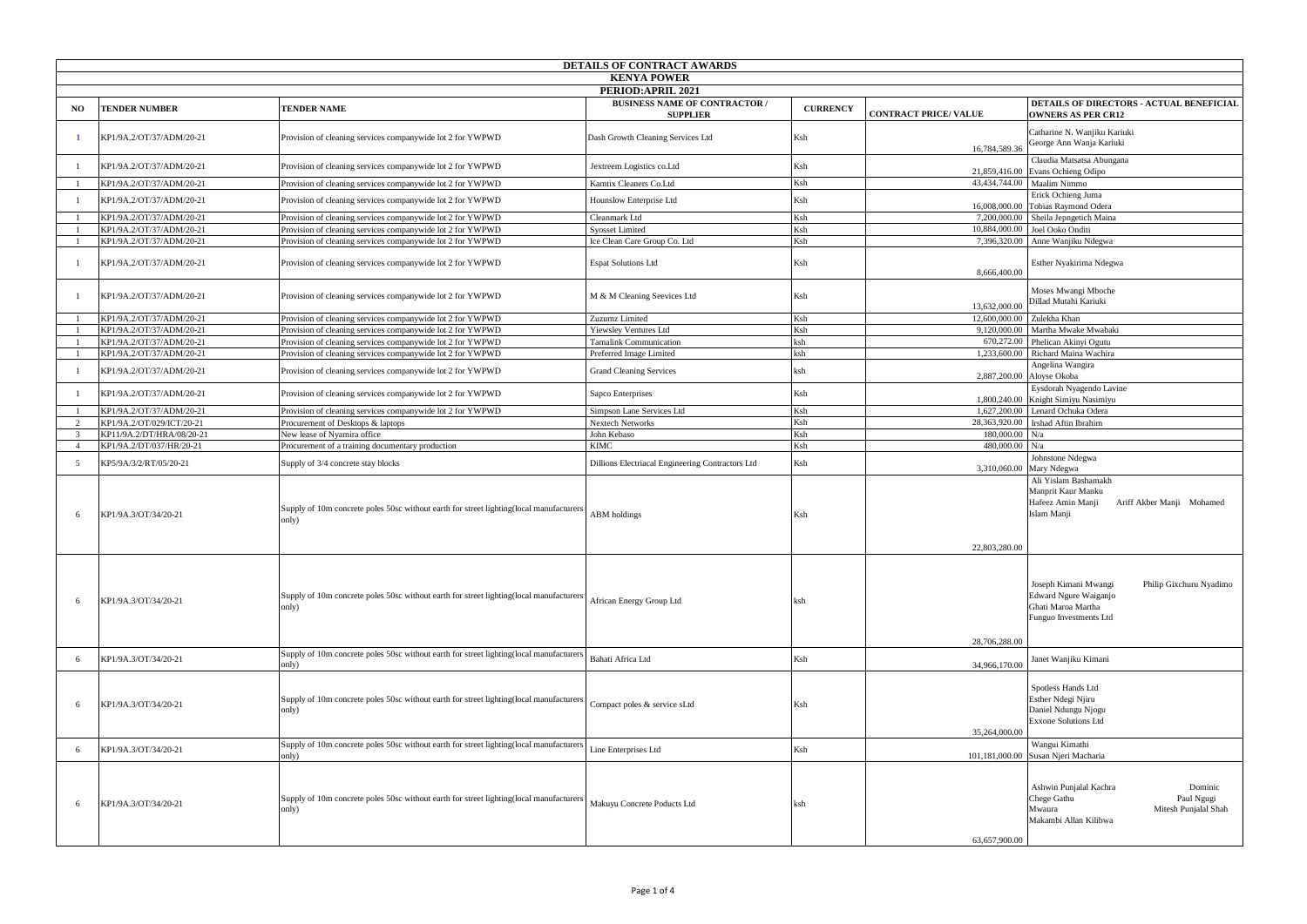|                                           | DETAILS OF CONTRACT AWARDS |                                                                                                                               |                                                                                                                   |     |                                                                                                                                       |  |  |
|-------------------------------------------|----------------------------|-------------------------------------------------------------------------------------------------------------------------------|-------------------------------------------------------------------------------------------------------------------|-----|---------------------------------------------------------------------------------------------------------------------------------------|--|--|
| <b>KENYA POWER</b>                        |                            |                                                                                                                               |                                                                                                                   |     |                                                                                                                                       |  |  |
| <b>PERIOD:APRIL 2021</b><br>Justus M.Nguu |                            |                                                                                                                               |                                                                                                                   |     |                                                                                                                                       |  |  |
| -6                                        | KP1/9A.3/OT/34/20-21       | Supply of 10m concrete poles 50sc without earth for street lighting(local manufacturers<br>only)                              | Meru supreme Industries Ltd                                                                                       | Ksh | Wilfred Mwiti Nguu<br>26,448,000.00 Kelvin Mwenda Nguu                                                                                |  |  |
|                                           | KP1/9A.3/OT/34/20-21       | only)                                                                                                                         | Supply of 10m concrete poles 50sc without earth for street lighting(local manufacturers<br>Trucks city Ltd<br>Ksh |     | Evans Simiyu Sakhasia<br>48,250,200.00 Jimmy Nyongesa Sakhasia                                                                        |  |  |
|                                           | KP1/9A.3/OT/34/20-21       | only)                                                                                                                         | Supply of 10m concrete poles 50sc without earth for street lighting(local manufacturers<br>Yash poles Ltd<br>Ksh  |     | Darshil Kmal Shah<br>60,407,000.00 Savan Kamal Shah                                                                                   |  |  |
|                                           | KP1/9A.1A/RT/014/2021      | Supply of gas lifts, seat bases and wheel casters for seats in Stima Plaza                                                    | Tisa marketing                                                                                                    | Ksh | 348,000.00 Timothy Kiguru                                                                                                             |  |  |
| -8                                        | KP1/1/3A/4/1/RT/019/20-21  | Supply and delivery of meat and meat products                                                                                 | Kenya meat commission                                                                                             | Ksh | Ltd Gen(rtd)Joseph Kasaon<br>Dr<br>Andrew Makoya<br>Adam<br>Barisa Didha<br>Annete Kithu Murai<br>Dr.Susan K.Chebet AMB Dr.Rashid Ali |  |  |
|                                           | KP1/1/3A/4/1/RT/019/20-21  | Supply and delivery of meat and meat products                                                                                 | Tender cuts limited                                                                                               | Ksh | 1,176,000.00<br>Martin Chengo                                                                                                         |  |  |
|                                           | KP1/9A.2/DT/026/HR/20-21   | Procurement of program on drug prevention interventions                                                                       | <b>NACADA</b>                                                                                                     | Ksh | 2,752,000.00 Bernadette Kalekye<br>988,653.62 N/A                                                                                     |  |  |
| -10                                       | KP1/9A.1A/DT/005/20-21     | Procurement of helicopter engine overhaul                                                                                     | Africair Inc                                                                                                      | Usd | 155,095.00 N/A                                                                                                                        |  |  |
| -11                                       | KP1/9A.4/OT/TPT/02/20-21   | Provision of transport fleet unit repairs & maintenance services under third party<br>garages on a three (3) year contract    | Apex Motor Mart Ltd                                                                                               | Ksh | Peter Kamau<br>Mary Wangondu<br>2,100,00.00                                                                                           |  |  |
| -11                                       | KP1/9A.4/OT/TPT/02/20-21   | Provision of transport fleet unit repairs & maintenance services under third party<br>garages on a three (3) year contract    | Mebucon Kenya Ltd                                                                                                 | Ksh | <b>Beatrice Sule</b><br>Vitalis Arodi<br>Silvester Sule<br>Penny Sule<br><b>Boniface Sule</b><br>Vitalis Arodi<br>2,100,00.00         |  |  |
| -11                                       | KP1/9A.4/OT/TPT/02/20-21   | Provision of transport fleet unit repairs & maintenance services under third party<br>garages on a three (3) year contract    | Unitouch Agencies Ltd                                                                                             | Ksh | Linah Beatrice Achieng<br><b>Edward Ooroo Ouma</b><br>2,100,00.00                                                                     |  |  |
| -11                                       | KP1/9A.4/OT/TPT/02/20-21   | Provision of transport fleet unit repairs $\&$ maintenance services under third party<br>garages on a three (3) year contract | Supertouch Auto Centre Ltd                                                                                        | Ksh | Renaissance Ltd<br>Philip Wainaina Njuguna<br>Ibrahim Suleiman<br>2,100,00.00                                                         |  |  |
| 11                                        | KP1/9A.4/OT/TPT/02/20-21   | Provision of transport fleet unit repairs $\&$ maintenance services under third party<br>garages on a three (3) year contract | Islet Motor Company                                                                                               | Ksh | 2,100,00.00-Donholm 3,750,000.00-<br>Kenneth Kariuki Gathama<br>Mlolongo 6,600,000-.00Machakos                                        |  |  |
| -11                                       | KP1/9A.4/OT/TPT/02/20-21   | Provision of transport fleet unit repairs $\&$ maintenance services under third party<br>garages on a three (3) year contract | Solidarity Auto General Supplies Ltd                                                                              | Ksh | John Mwaura<br>Mary Wanjiku<br>2,100,00.00-Ruai 3,000,000.00-Ruaraka                                                                  |  |  |
| -11                                       | KP1/9A.4/OT/TPT/02/20-21   | Provision of transport fleet unit repairs & maintenance services under third party<br>garages on a three (3) year contract    | Executive Car World Ltd                                                                                           | Ksh | Rahiel Daud<br>3,000,000.00 Adil Daud                                                                                                 |  |  |
| -11                                       | KP1/9A.4/OT/TPT/02/20-21   | Provision of transport fleet unit repairs & maintenance services under third party<br>garages on a three (3) year contract    | Top Quality Motors Ltd                                                                                            | Ksh | <b>Bernard Ngore</b><br>3,000,000.00 Rose Kendi                                                                                       |  |  |
| -11                                       | KP1/9A.4/OT/TPT/02/20-21   | Provision of transport fleet unit repairs $\&$ maintenance services under third party<br>garages on a three (3) year contract | Ace Autofix Ltd                                                                                                   | Ksh | <b>Rudolf Costa</b><br>Michael Muhoro<br>3,000,000.00 Anthony Ndirangu                                                                |  |  |
| 11                                        | KP1/9A.4/OT/TPT/02/20-21   | Provision of transport fleet unit repairs & maintenance services under third party<br>garages on a three (3) year contract    | Kilele Motors Ltd                                                                                                 | Ksh | Nicholas Njoroge<br><b>Bernard Gachimu</b><br>Peter Wachira<br>Valerius Muchui<br>3,000,000.00                                        |  |  |
| 11                                        | KP1/9A.4/OT/TPT/02/20-21   | Provision of transport fleet unit repairs & maintenance services under third party<br>garages on a three (3) year contract    | Forange Auto & Allied Supplies (k) Ltd                                                                            | Ksh | Peter Mutungu<br>600,000.00 Martha Kiere                                                                                              |  |  |
| 11                                        | KP1/9A.4/OT/TPT/02/20-21   | Provision of transport fleet unit repairs & maintenance services under third party<br>garages on a three (3) year contract    | Kadongo Automotive Motor Enterprise                                                                               | Ksh | John Otieno Okongo<br>900,000.00                                                                                                      |  |  |
| -11                                       | KP1/9A.4/OT/TPT/02/20-21   | Provision of transport fleet unit repairs & maintenance services under third party<br>garages on a three (3) year contract    | <b>Mustral General Motors</b>                                                                                     | Ksh | Ragui Kamoni<br>2,400,000.00 Allan Waweru                                                                                             |  |  |
| -11                                       | KP1/9A.4/OT/TPT/02/20-21   | Provision of transport fleet unit repairs & maintenance services under third party<br>garages on a three (3) year contract    | Loyalty Auto Garage                                                                                               | Ksh | Anthony Mwangi Njuguna<br>3,600,000.00                                                                                                |  |  |
| -11                                       | KP1/9A.4/OT/TPT/02/20-21   | Provision of transport fleet unit repairs & maintenance services under third party<br>garages on a three (3) year contract    | Rongalink Enterprise Ltd                                                                                          | Ksh | James Kiarie<br>8,100,000.00 Minneh Ngonyo                                                                                            |  |  |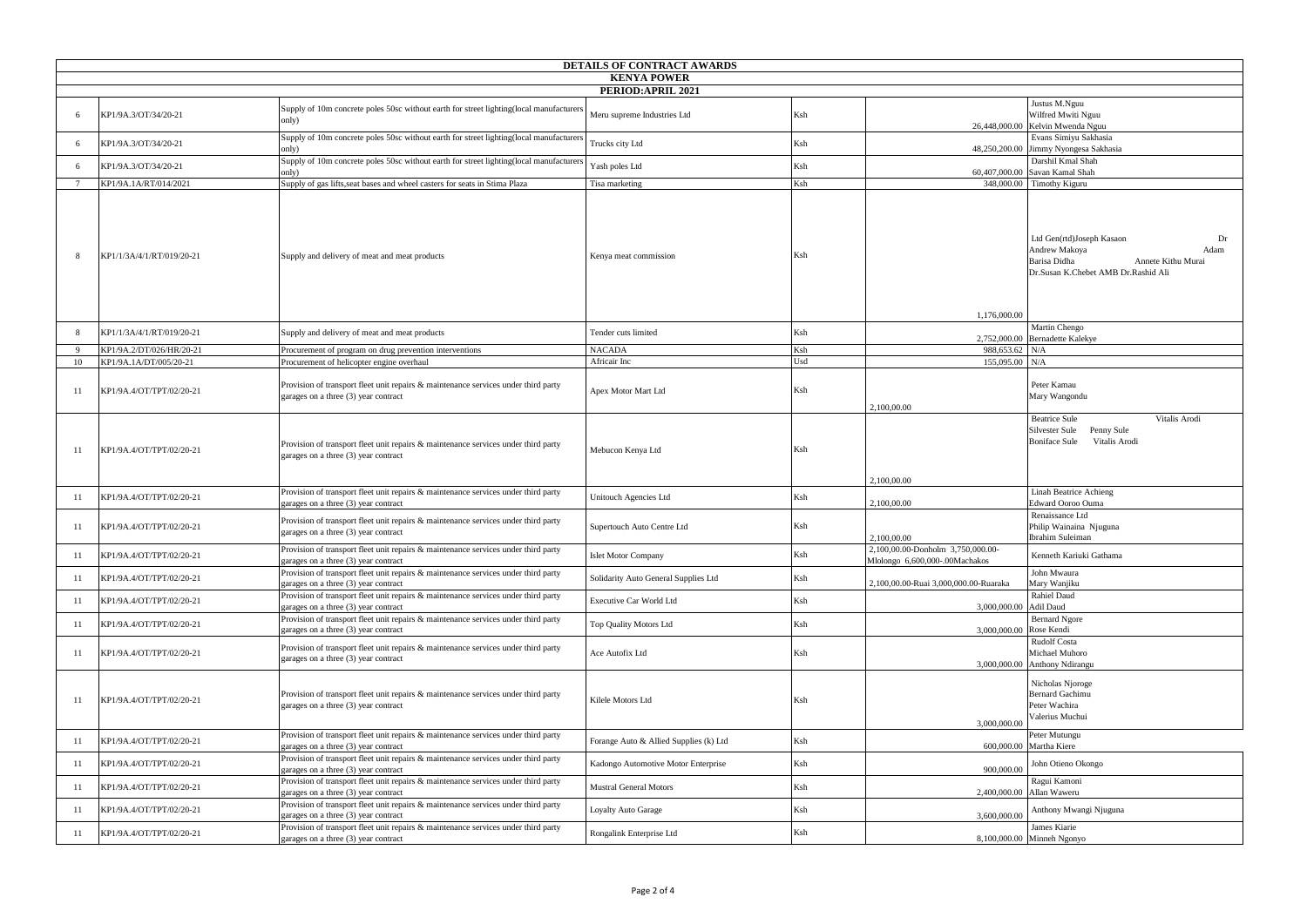|                    | DETAILS OF CONTRACT AWARDS |                                                                                                                               |                                     |            |                                                                     |                                                                                                              |  |  |
|--------------------|----------------------------|-------------------------------------------------------------------------------------------------------------------------------|-------------------------------------|------------|---------------------------------------------------------------------|--------------------------------------------------------------------------------------------------------------|--|--|
| <b>KENYA POWER</b> |                            |                                                                                                                               |                                     |            |                                                                     |                                                                                                              |  |  |
| PERIOD:APRIL 2021  |                            |                                                                                                                               |                                     |            |                                                                     |                                                                                                              |  |  |
|                    | KP1/9A.4/OT/TPT/02/20-21   | Provision of transport fleet unit repairs & maintenance services under third party<br>garages on a three (3) year contract    | Parkoscope Auto Care Ltd            | Ksh        | 3,000,000.00-Kitengela 2,400,000.00<br>Kajiado                      | Olive Wambui                                                                                                 |  |  |
| -11                | KP1/9A.4/OT/TPT/02/20-21   | Provision of transport fleet unit repairs $\&$ maintenance services under third party<br>garages on a three (3) year contract | Bizzy Beat Auto Centre Ltd          | Ksh        | 1,800,000.00-Kitengela 6,000,000.00-<br>Ragati 1,800,000.00-Namanga | Diptinder Kaur<br>Avtar Kaur                                                                                 |  |  |
| -11                | KP1/9A.4/OT/TPT/02/20-21   | Provision of transport fleet unit repairs & maintenance services under third party<br>garages on a three (3) year contract    | Karanjas Motor Dealers              | Ksh        | 3,600,000.00                                                        | Joseph Karanja Kamau                                                                                         |  |  |
|                    | KP1/9A.4/OT/TPT/02/20-21   | Provision of transport fleet unit repairs & maintenance services under third party<br>garages on a three (3) year contract    | Lower Grogan Automobile Engineering | Ksh        | 6.600,000.00                                                        | Donald Muthengi                                                                                              |  |  |
| -11                | KP1/9A.4/OT/TPT/02/20-21   | Provision of transport fleet unit repairs & maintenance services under third party<br>garages on a three (3) year contract    | Final Auto Centre Ltd               | Ksh        |                                                                     | Ruth Kanyua<br>3,750,000.00 Francis Murithi                                                                  |  |  |
| 11                 | KP1/9A.4/OT/TPT/02/20-21   | Provision of transport fleet unit repairs & maintenance services under third party<br>garages on a three (3) year contract    | Jann Steel Fabricators Ltd          | Ksh        | 2,400,000.00                                                        | <b>Richard Muli</b><br>James Nzuki<br>Francis Ndimis<br>George Arosi                                         |  |  |
|                    | KP1/9A.4/OT/TPT/02/20-21   | Provision of transport fleet unit repairs & maintenance services under third party<br>garages on a three (3) year contract    | Mbaitu Auto Garage                  | Ksh        | 1,350,000.00                                                        | Peter Kwinga Ndambuki                                                                                        |  |  |
| -11                | KP1/9A.4/OT/TPT/02/20-21   | Provision of transport fleet unit repairs & maintenance services under third party<br>garages on a three (3) year contract    | Cesscolina East Africa Ltd          | Ksh        |                                                                     | Peter Mbela<br>Elinah Walegwa<br>6,000,000.00 Daniel Mbela                                                   |  |  |
| -11                | KP1/9A.4/OT/TPT/02/20-21   | Provision of transport fleet unit repairs & maintenance services under third party<br>garages on a three (3) year contract    | Mobika Investments Ltd              | Ksh        |                                                                     | <b>Tobias Oketch</b><br>6.000.000.00 Felix Oloibiri                                                          |  |  |
| 12                 | KP1/9A.1A/OT/027/CS/20-21  | Provision of debt collection services                                                                                         | Ear Services Ltd                    | Ksh        | 10% rates Ogonda                                                    | John Ogallo; Julius Obadha; Ancox Omondi; Gilbert                                                            |  |  |
| 13                 | KP1/9A.3/RT/12/20-21       | Supply of Earth rods                                                                                                          | Green hills Cable co.Ltd            | Ksh        |                                                                     | Sabri Nilesh Jasani<br>51,223,045.68 Shah Hemanginibehen                                                     |  |  |
| 13                 | KP1/9A.3/RT/12/20-21       | Supply of Earth rods                                                                                                          | Siya Trading Ltd                    | Ksh        |                                                                     | Nirmala Kaushik<br>8,315,673.44 Vandana Suchab                                                               |  |  |
| 14                 | KP1/9A.3/RT/14/20-21       | Supply of cables (local manufacturers only)                                                                                   | Green hills Cable co.Ltd            | Ksh        |                                                                     | Shah Hemanginibahen Mayurbhai<br>20,671,200.00 Sabri Nilesh Jasani                                           |  |  |
| 15                 | KP1/9A.3/RT/13/20-21       | Procurement of high voltage joints & sealing end kits                                                                         | Delshem Holdings Limited            | Ksh        | 37,694,651.87 Polly Kabuthi                                         |                                                                                                              |  |  |
| 16                 | KP1/1/3A/4/1/RT/018/20-21  | Provision of multimedia equipment & training materials at IESR                                                                | <b>Infoview Limited</b>             | <b>DDP</b> |                                                                     | Muzamil Yakub<br>1,226,352.00 Naeem Yakub                                                                    |  |  |
| 16                 | KP1/1/3A/4/1/RT/018/20-21  | Provision of multimedia equipment & training materials at IESR                                                                | Crystalbeam Solutions Limited       | <b>DDP</b> |                                                                     | 2,707,022.40 Boniface Munai                                                                                  |  |  |
| 17                 | KP6/7.1/OT/01/20-21        | Third party garages, three (3) yrs contract for supply of transport fleet units repair &<br>maintenance services              | Japhro Investment Ventures          | Ksh        | 10.020.000.00                                                       | Japheth Hamisi Charo                                                                                         |  |  |
| 17                 | KP6/7.1/OT/01/20-21        | Third party garages, three (3) yrs contract for supply of transport fleet units repair $\&$<br>maintenance services           | Zanelencia Company                  | Ksh        |                                                                     | <b>Charlotte Mwende</b><br>6,000,000.00 James Ondiek                                                         |  |  |
|                    | KP6/7.1/OT/01/20-21        | Third party garages, three (3) yrs contract for supply of transport fleet units repair &<br>maintenance services              | Mkwajuni Garage                     | Ksh        | 8.100.000.00                                                        | Katama Mwangiri Ndoro                                                                                        |  |  |
| 17                 | KP6/7.1/OT/01/20-21        | Third party garages, three (3) yrs contract for supply of transport fleet units repair &<br>maintenance services              | Janka Engineering Services          | Ksh        | 9,000,000.00                                                        | Isaac Karanja Kihama                                                                                         |  |  |
| 17                 | KP6/7.1/OT/01/20-21        | Third party garages, three (3) yrs contract for supply of transport fleet units repair $\&$<br>maintenance services           | Danju Auto Works                    | Ksh        | 2,550,000.00                                                        | Daniel Njuguna                                                                                               |  |  |
| 17                 | KP6/7.1/OT/01/20-21        | Third party garages, three (3) yrs contract for supply of transport fleet units repair $\&$<br>maintenance services           | Final Auto Centre Ltd               | Ksh        |                                                                     | Francis Muriti<br>6,000,000.00 Ruth Mungania                                                                 |  |  |
| 17                 | KP6/7.1/OT/01/20-21        | Third party garages, three (3) yrs contract for supply of transport fleet units repair &<br>maintenance services              | Darak Workshop Ltd                  | Ksh        |                                                                     | David Kirui<br>7,200,000.00 Shadrack K.Mutai                                                                 |  |  |
| 17                 | KP6/7.1/OT/01/20-21        | Third party garages, three (3) yrs contract for supply of transport fleet units repair $\&$<br>maintenance services           | Liya Motors Engineering             | Ksh        |                                                                     | George Mwimali<br>7,200,000.00 Jane Mwimali                                                                  |  |  |
| 17                 | KP6/7.1/OT/01/20-21        | Third party garages, three (3) yrs contract for supply of transport fleet units repair $\&$<br>maintenance services           | Solidarity Auto General Supplies    | Ksh        |                                                                     | Mary Wanjiku Mwaura<br>7,200,000.00 John Mwaura Munyiri                                                      |  |  |
| 17                 | KP6/7.1/OT/01/20-21        | Third party garages, three (3) yrs contract for supply of transport fleet units repair $\&$<br>maintenance services           | Automotive Solutions Mombasa        | Ksh        | 4,470,000.00                                                        | Saima Esmail                                                                                                 |  |  |
| 17                 | KP6/7.1/OT/01/20-21        | Third party garages, three (3) yrs contract for supply of transport fleet units repair &<br>maintenance services              | Sisakim Workshop                    | Ksh        | 1,800,000.00                                                        | Simion Said Kimonge                                                                                          |  |  |
| 17                 | KP6/7.1/OT/01/20-21        | Third party garages, three (3) yrs contract for supply of transport fleet units repair &<br>maintenance services              | Seaside Morors Ltd                  | Ksh        | 3,000,000.00                                                        | Mundhir Sheikh                                                                                               |  |  |
| -17                | KP6/7.1/OT/01/20-21        | Third party garages, three $(3)$ yrs contract for supply of transport fleet units repair $\&$<br>maintenance services         | Hola Service Bay Ltd                | Ksh        |                                                                     | Ahmed Mohammed Abdi<br>Mahamud Ahmed Gedi<br>Abdirashid Hussein Jillo<br>3,000,000.00 Bashir Nur Maalim Isak |  |  |
| 17                 | KP6/7.1/OT/01/20-21        | Third party garages, three (3) yrs contract for supply of transport fleet units repair &<br>maintenance services              | Katsran Motors                      | Ksh        | 10,020,000.00                                                       | Francis Ighombo Katambo                                                                                      |  |  |